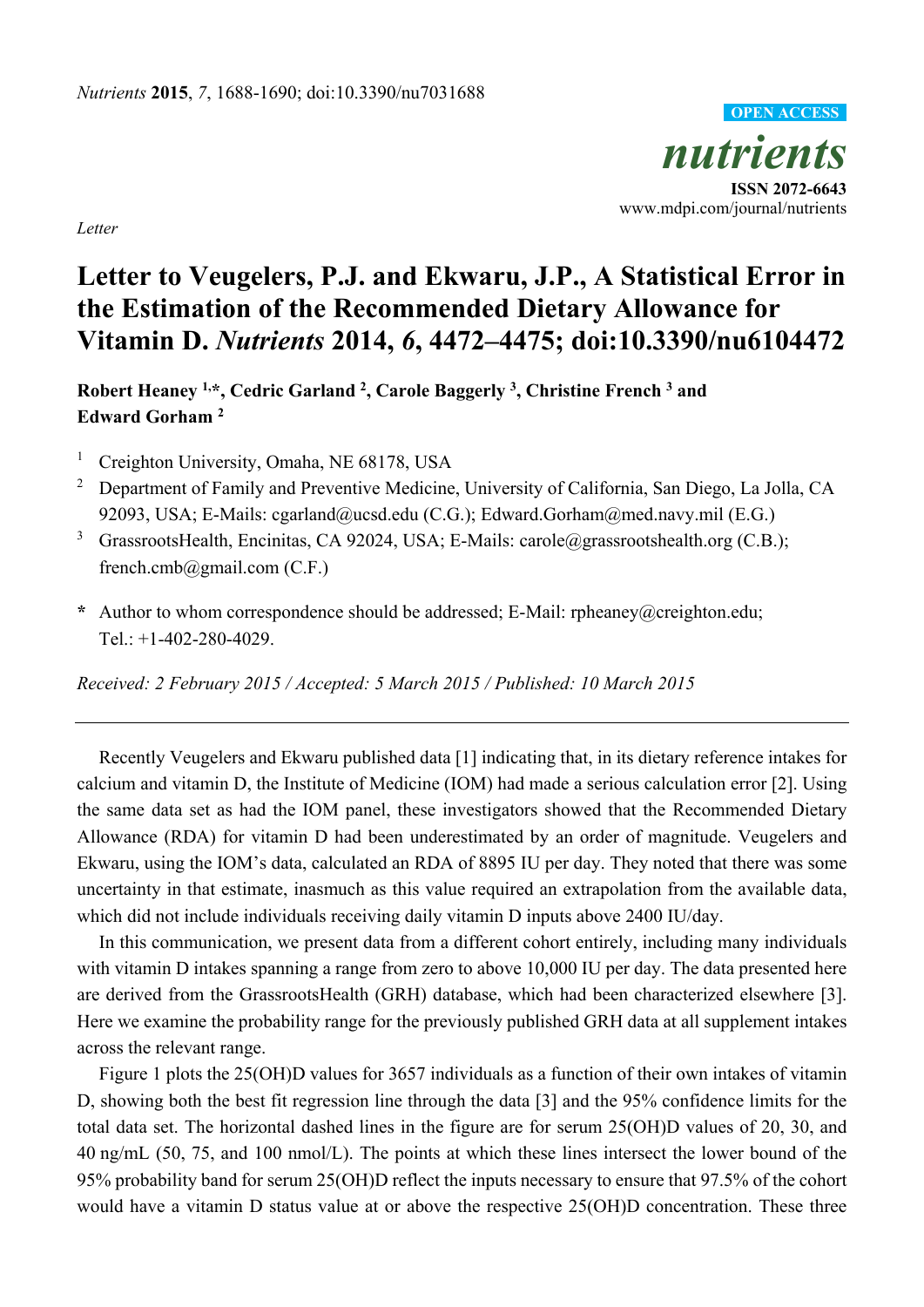values represent, respectively, the recommended values of the IOM, the Endocrine Society [4], and GrassrootsHealth. The precise inputs corresponding to these serum 25(OH)D values are 3875, 6201, and 9122 IU/day.



**Figure 1.** Serum 25(OH)D plotted against vitamin D supplement intake.

While the 3875 IU intake value needed to achieve at least 20 ng/mL (50 nmol/L) in 97.5% of the population is lower than the estimate of Veugelers and Ekwaru, it should be noted first that, as Veugelers and Ekwaru had stated, both estimates are roughly an order of magnitude higher than the published IOM value. Also, it must be stressed that this input is explicitly supplemental, i.e., it presumes a daily, basal input from food and sun of some non-zero magnitude. The best-fit regression line through the data, as can be seen in the figure, intersects the *Y*-axis at a value of 34 ng/mL (85 nmol/L), reflecting an intake from food and sun amounting to somewhat more than 3000 IU per day (5). Since an RDA, by definition, relates to intake from all sources, it is clear that total intake required to achieve 20 ng/mL in 97.5% of the cohort must be close to 7000 IU per day, not substantially different from that calculated by Veugelers and Ekwaru.

Thus, we confirm the findings of these investigators with regard to the published RDA for vitamin and we call for the IOM and all public health authorities concerned with transmitting accurate nutritional information to the public to designate, as the RDA, a value of approximately 7000 IU per day from all sources. We note that this conclusion applies specifically to the IOM's designation of 20 ng/mL as the lower bound of adequacy, and that higher values, such as that of the Endocrine Society and GRH, would mandate the higher RDA values cited above.

With regard to possible safety concerns related to such a recommendation, we note that: (a) as the figure shows, the mean 25(OH)D and the upper bound of the 95% probability range for the supplemental